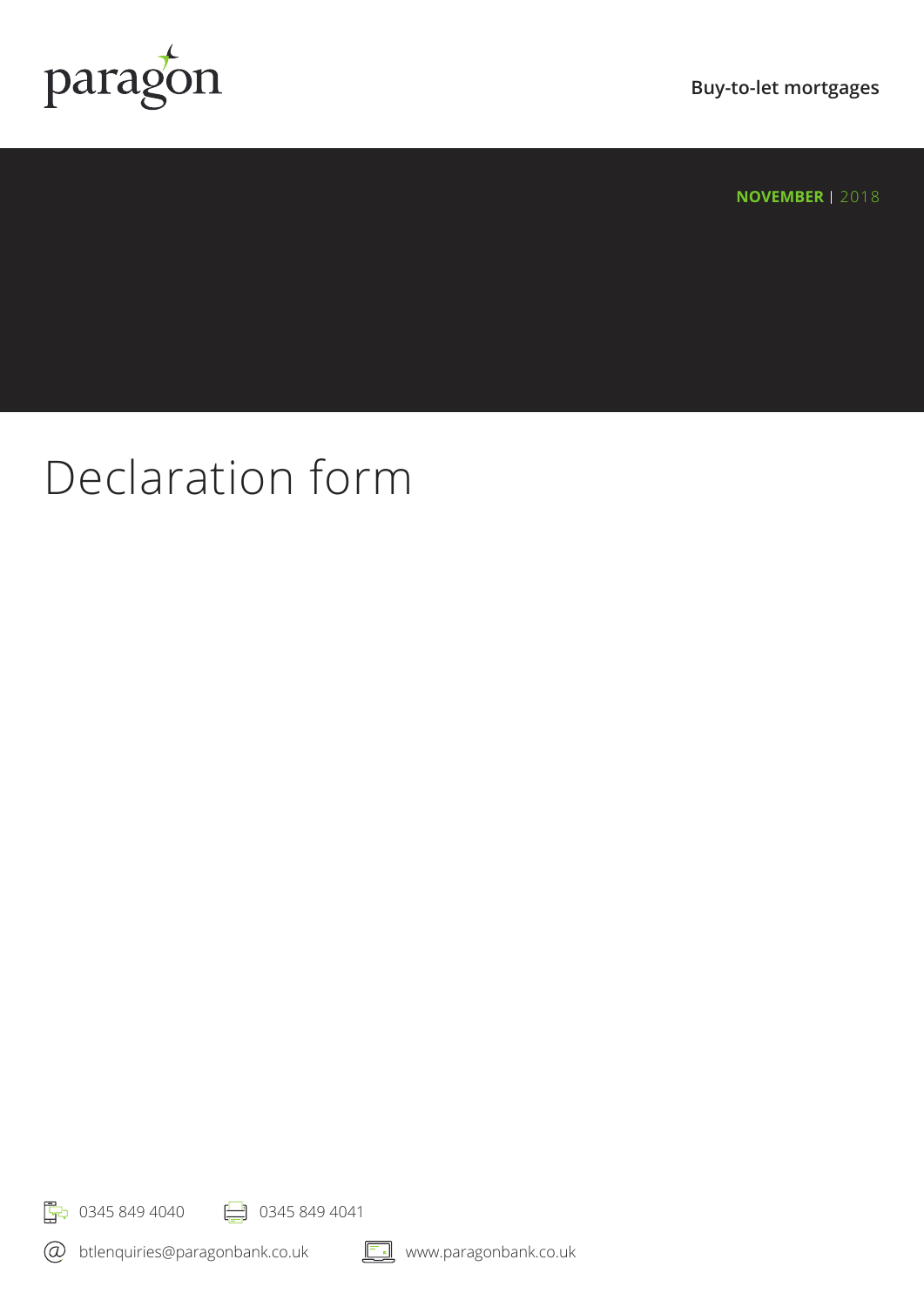This signed declaration relates to the mortgage application dated  $\frac{1}{2}$  / and I confirm that I have provided the information in the said application.

## **Additional information** *(must be completed in all circumstances)*

As a responsible lender, when you apply for a mortgage, we have to assess all material facts before an offer is issued. It is your responsibility to disclose any material facts that could influence our decision. The following questions we consider to be material and must be answered on behalf off all applicants before we can assess your application.

|    | Have you ever been convicted of any offence (other than driving offences)?                                                                                                                                     | <b>Yes</b> | <b>No</b> |
|----|----------------------------------------------------------------------------------------------------------------------------------------------------------------------------------------------------------------|------------|-----------|
|    | Are you aware of any future changes to your income or expenditure that would affect your ability<br>to repay the mortgage?                                                                                     | <b>Yes</b> | <b>No</b> |
| 3. | Have you ever incurred mortgage or unsecured credit arrears, been declared bankrupt, entered into<br>arrangement with creditors or been party to a mortgage where the property has been taken into possession? | Yes        | <b>No</b> |
| 4. | Have you ever been declared bankrupt whilst being a director of a company that went into liquidation,<br>receivership or administration or been disqualified from being a director of a company?               | Yes        | <b>No</b> |
| 5. | Have you ever had a county court judgement or any other court order made against you?                                                                                                                          | <b>Yes</b> | <b>No</b> |
| 6. | Have you been refused a mortgage in the last 12 months?                                                                                                                                                        | <b>Yes</b> | No        |

If you have answered yes to any of the above questions, or if you are in doubt as to whether any fact is material, you should provide full details.



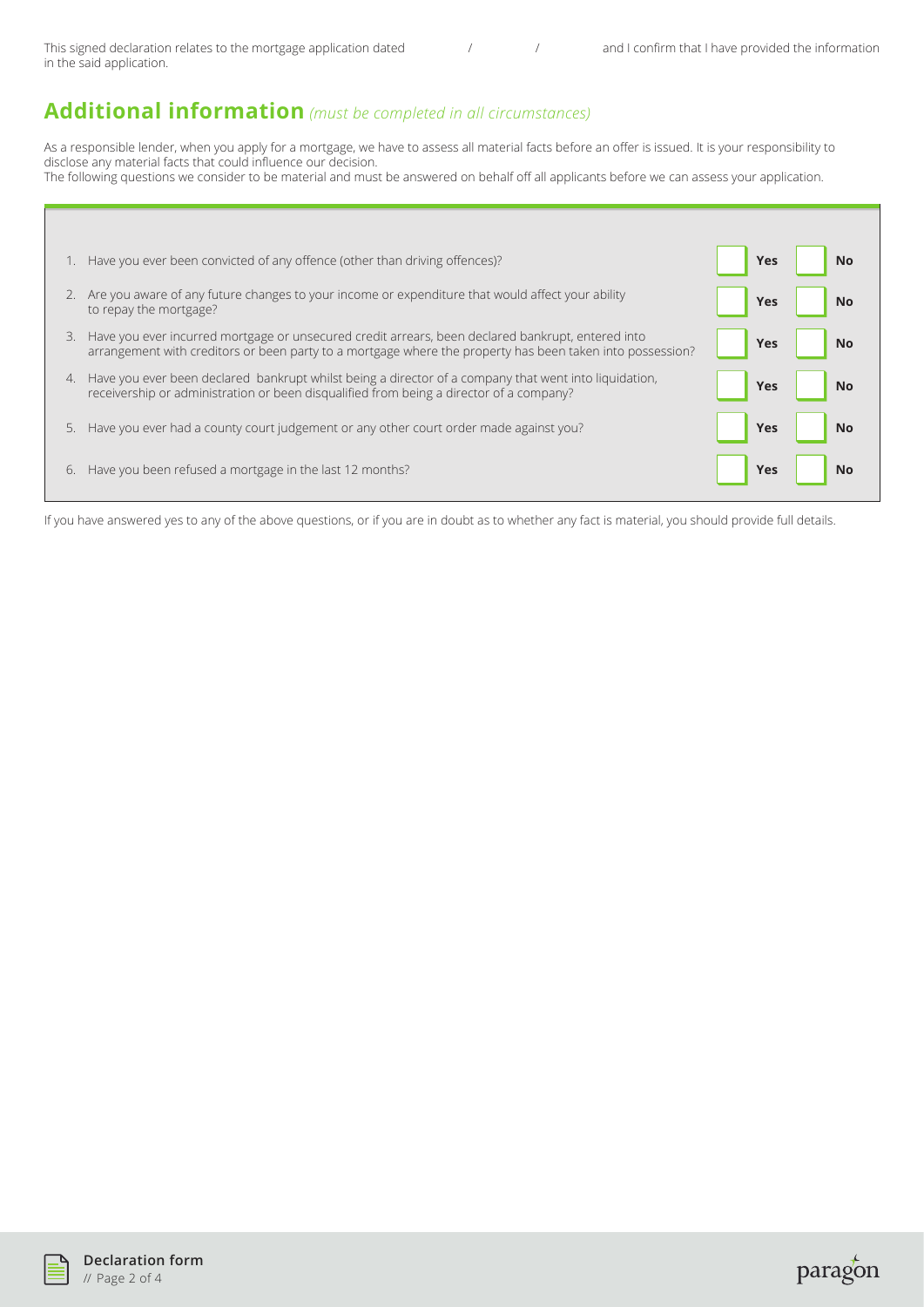### **This is our standard client agreement upon which we intend to rely. For your own benefit and protection, you should read these terms carefully before proceeding. If you do not understand any point, please ask for further information.**

#### **By signing you are confirming that;**

- a) The information given, whether on the application form or otherwise, is true, accurate, complete and not misleading and that you will notify us promptly of any changes that may occur before the mortgage is completed
- b) You have never been refused a mortgage by another lender
- c) You have never been in arrears with any credit agreement
- d) You have never had a judgement for debt registered against you or been declared bankrupt/ sequestrated or failed to maintain payments under any mortgage or other credit agreement
- e) We may make all enquiries we feel appropriate (including with HM Revenue & Customs under the HMRC Verification Scheme to confirm the income information and documents you have provided are true and genuine, any Credit Reference Agency, or any past/present employer, accountant, lender or bank) for deciding whether to proceed with this application and which we consider necessary for confirmation, credit assessment and account management
- f) If identity and/or immigration papers are provided you give us permission to check your status with the Home Office. In compliance with the 2016 Immigration Act, your details will be checked against the Home Office database
- g) You waive any confidentiality or privilege in respect of this application, and the mortgage transaction as a whole, and confirm that any solicitor or other party acting for you is authorised to disclose to us , at any time (whether before or after completion of the mortgage), any information or documentation we request which ought reasonably to be considered relevant or which might reasonably influence our decision to lend, including the entirety of the solicitor's file(s) (regardless of whether there is a joint file or a separate file for you and us ), the financial records and the ledger card
- h) If we provide you with a copy of, or extract from, our valuation report, we make no representation or warranty (express or implied) nor accept any liability or responsibility in respect of its contents
- i) Any payments in respect of the mortgage are made for, and on behalf of, all parties to it
- i) Where you are not a consumer buy to let borrower, your mortgage is entered in wholly or predominantly for the purposes of a business carried on, or intended to be carried on, by you. You understand that you will not have the benefit of the protection and remedies that would be available to you under the Mortgage Credit Directive Order if the agreement were a regulated mortgage contract under that Order. You are aware that if you are in any doubt as to the consequences of the agreement not being regulated by the Order then you should seek independent legal advice
- k) We may record or monitor any telephone or email communication with you for training purposes or client protection
- l) We may decline this application or withdraw any subsequent offer without stating a reason
- m) Any additional security insurance arrangements are for our benefit only and you have no right or claim in relation to them
- n) You are aware that it is a criminal offence to knowingly provide false information to obtain a mortgage and that it may make you liable to criminal prosecution
- o) You are aware that to forge a signature may make you liable to criminal prosecution
- p) You are aware of and consent to the Securitisation and the Your data Our promise provisions below

#### **Securitisation**

You confirm that we may transfer or securitise any mortgage or guarantee that you may have with us. You understand that securitisation typically involves us transferring all or some of the rights and duties that go with the mortgage or guarantee to an investor who normally asks us to carry on administering them as though our own. So that, for example, following securitisation we would normally continue to collect payments and should you experience any difficulties in making payments, or have any queries, you should contact us.

#### **Your data – Our promise**

Paragon knows that your personal data belongs to you and not us. That's why when you, or a third party, share your personal data with us we make sure that we keep it private and safe.

We use your personal data to decide whether you're eligible for a Paragon product, to administer your account and for a variety of other reasons but sometimes it may lead to us refusing to provide, or continue to provide, you with a product or service.

Your information may be transferred to and stored in locations outside the UK and European Economic Area (EEA), including countries that may not have the same level of protection for personal information. When we do this, we'll ensure it has an appropriate level of protection and that the transfer is lawful. We may need to transfer your information in this way to carry out our contract with you, to fulfil a legal obligation, to protect the public interest and/or for our legitimate interests.

To ensure that your personal data does receive an adequate level of protection, we have put in place approved standard contractual clauses which constitute appropriate measures to ensure that your personal data is treated by those third parties in a way that is consistent with and which represents the EU and UK laws on data protection.

If you are an Expatriate, due to the nature of the product you have chosen, a set of transfers of your personal information to countries outside the UK may be required. Our lawful basis for these transfers are because they are necessary to implement precontractual measures and for the performance of a contract between you and Paragon. We also share your information with a number of third parties.

You have the right to know how we, and the fraud prevention agencies, will use your information. The personal information we collect from you will be shared with fraud prevention agencies who will use it to prevent fraud and money laundering and to verify your identity. If fraud is detected, you could be refused certain services, finance or employment. Your information will also be shared with credit reference agencies (CRAs) to carry out credit checks and record details of your repayment history.

In considering your application we will search your personal and, where applicable, business record at one or more CRA's. They will add to your records details of our search and your application and this will be seen by other organisations that make searches. Information held about you by the CRA's may already be linked to records relating to one or more of your partners. For the purposes of this application you may be treated as financially linked and your application will be assessed with reference to any 'associated' records.

If you are a joint applicant or if you have told us of some other financial association with another person, you must be sure that you are entitled to;

- Disclose information about your joint applicant and anyone referred to by you
- Authorise us to search, link or record information at CRA's about you and anyone referred to by you

An 'association' between joint applicants and between you and anyone you tell us is your financial partner will be created at the CRA's. This will link your financial records, each of which will be taken into account in all future applications by either, or both of you. This will continue until one of you successfully files a disassociation at the CRA's. We will/may use a credit scoring or other automated decision-making system when assessing your application. You have the right to obtain human intervention on the part of the controller to express his or her point of view and to contest the decision.